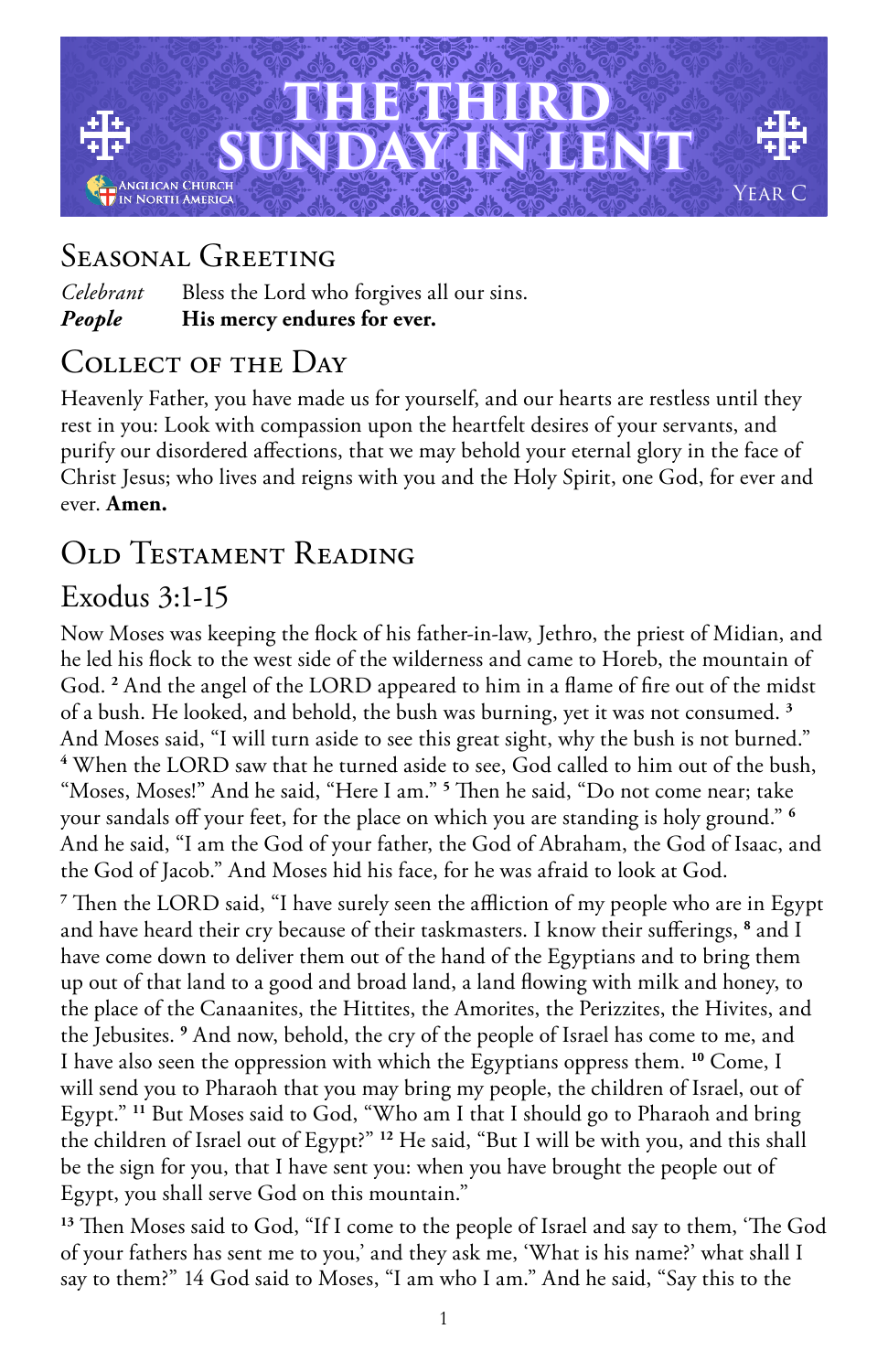people of Israel: 'I am has sent me to you.'" **<sup>15</sup>** God also said to Moses, "Say this to the people of Israel: 'The LORD, the God of your fathers, the God of Abraham, the God of Isaac, and the God of Jacob, has sent me to you.' This is my name forever, and thus I am to be remembered throughout all generations.

*Reader:* The word of the Lord.

*People:* **Thanks be to God.** 

# Psalter Verses

*(In said services, the psalm verses may be placed between the Epistle and the Gospel, with the congregation standing in preparation for the Gospel. At services where there is a hymn or canticle before the Gospel, the psalm might be said between the Old Testament and Epistle, the people seated.)*

## Psalm 103 or 103:1-12

- **<sup>1</sup>** Praise the LORD, O my soul, \* and all that is within me, praise his holy Name.
- **<sup>2</sup>** Praise the LORD, O my soul, \* and forget not all his benefits:
- **<sup>3</sup>** Who forgives all your sin \* and heals all your infirmities,
- **<sup>4</sup>** Who saves your life from the pit \* and crowns you with mercy and loving-kindness,
- **<sup>5</sup>** Who satisfies you with good things, \* renewing your youth like an eagle's.
- **<sup>6</sup>** The LORD executes righteousness and judgment \* for all those who are oppressed with wrong.
- **<sup>7</sup>** He showed his ways to Moses, \* his works to the children of Israel.
- **<sup>8</sup>** The LORD is full of compassion and mercy, \* long-suffering and of great goodness.
- **<sup>9</sup>** He will not always chide us, \* neither will he keep his anger for ever.
- **<sup>10</sup>** He has not dealt with us according to our sins, \* nor rewarded us according to our wickedness.
- **<sup>11</sup>** For as the heavens are high above the earth, \* so great is his mercy also toward those who fear him.
- **<sup>12</sup>** As far as the east is from the west, \* so far has he set our sins from us.
- ( **<sup>13</sup>**As a father pities his own children, \* so is the LORD merciful to those who fear him.
- **<sup>14</sup>** For he knows whereof we are made; \* he remembers that we are but dust.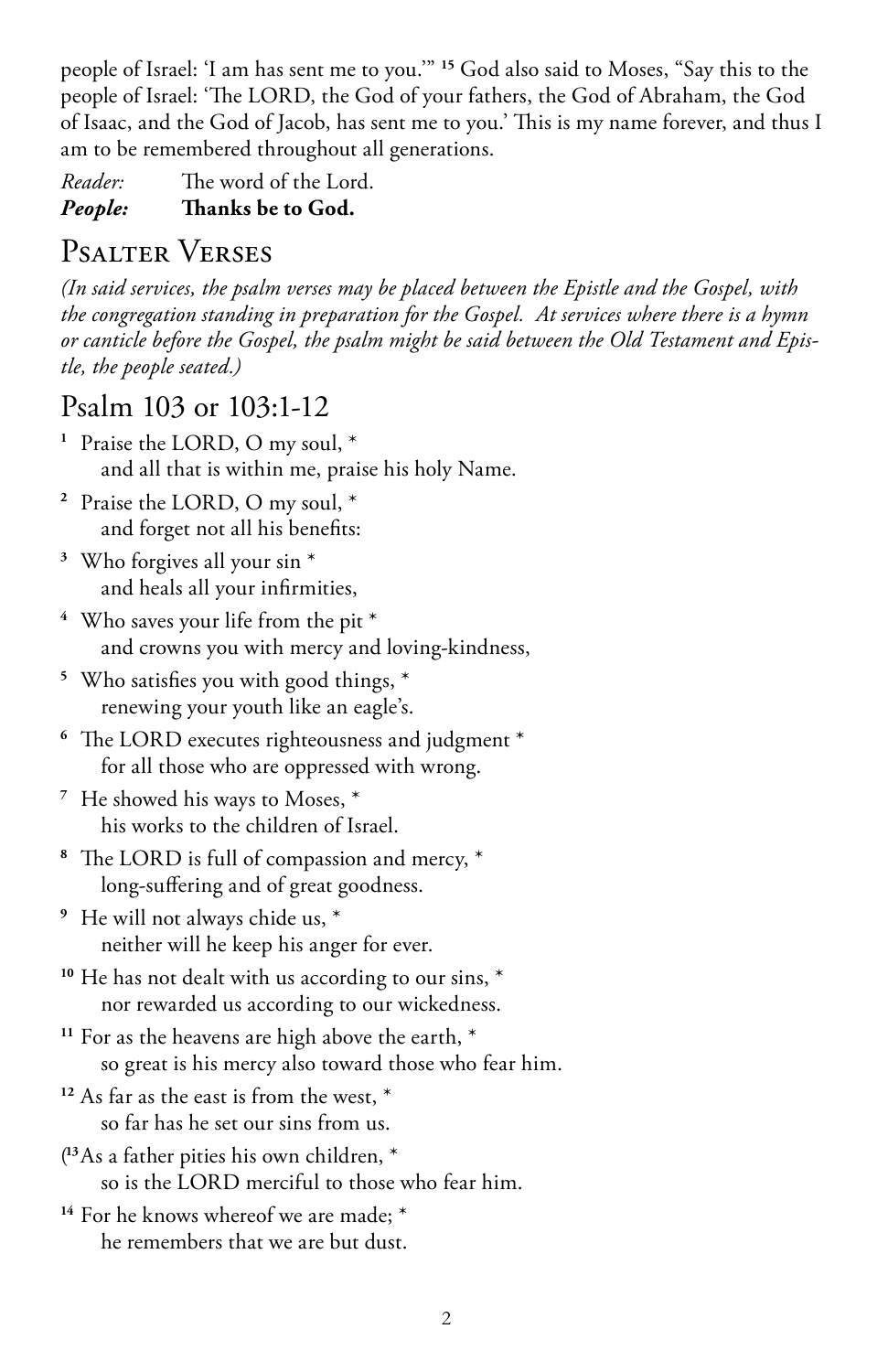<sup>15</sup> The days of man are as grass;  $*$ he flourishes as a flower of the field.

<sup>16</sup> For as soon as the wind goes over it, it is gone,  $*$ and its place shall know it no more.

**<sup>17</sup>** But the merciful goodness of the LORD endures for ever and ever upon those who fear him, \*

and his righteousness upon children's children,

<sup>18</sup> Even upon those who keep his covenant \* and think upon his commandments to do them.

**<sup>19</sup>** The LORD has prepared his throne in heaven, \* and his kingdom rules over all.

**<sup>20</sup>** O praise the LORD, you angels of his, you that excel in strength, \* you that fulfill his commandment, and hearken unto the voice of his words.

- **<sup>21</sup>** O praise the LORD, all you his hosts, \* you servants of his that do his pleasure.
- **<sup>22</sup>** O speak good of the LORD, all you works of his, in all places of his dominion; \* praise the LORD, O my soul.)

# Epistle Reading

# 1 Corinthians 10:1-13

For I do not want you to be unaware, brothers, that our fathers were all under the cloud, and all passed through the sea, **<sup>2</sup>** and all were baptized into Moses in the cloud and in the sea, <sup>3</sup> and all ate the same spiritual food, <sup>4</sup> and all drank the same spiritual drink. For they drank from the spiritual Rock that followed them, and the Rock was Christ. **<sup>5</sup>** Nevertheless, with most of them God was not pleased, for they were overthrown in the wilderness.

**6** Now these things took place as examples for us, that we might not desire evil as they did. **<sup>7</sup>** Do not be idolaters as some of them were; as it is written, "The people sat down to eat and drink and rose up to play." **<sup>8</sup>** We must not indulge in sexual immorality as some of them did, and twenty-three thousand fell in a single day. **<sup>9</sup>** We must not put Christ to the test, as some of them did and were destroyed by serpents, **10** nor grumble, as some of them did and were destroyed by the Destroyer. **<sup>11</sup>** Now these things happened to them as an example, but they were written down for our instruction, on whom the end of the ages has come. **<sup>12</sup>** Therefore let anyone who thinks that he stands take heed lest he fall. **<sup>13</sup>** No temptation has overtaken you that is not common to man. God is faithful, and he will not let you be tempted beyond your ability, but with the temptation he will also provide the way of escape, that you may be able to endure it.

*Reader:* The word of the Lord. *People:* **Thanks be to God.** 

# The Holy Gospel

*Deacon:* The Holy Gospel of Our Lord Jesus Christ, according to St. Luke. *People:* **Glory to you, Lord Christ.**